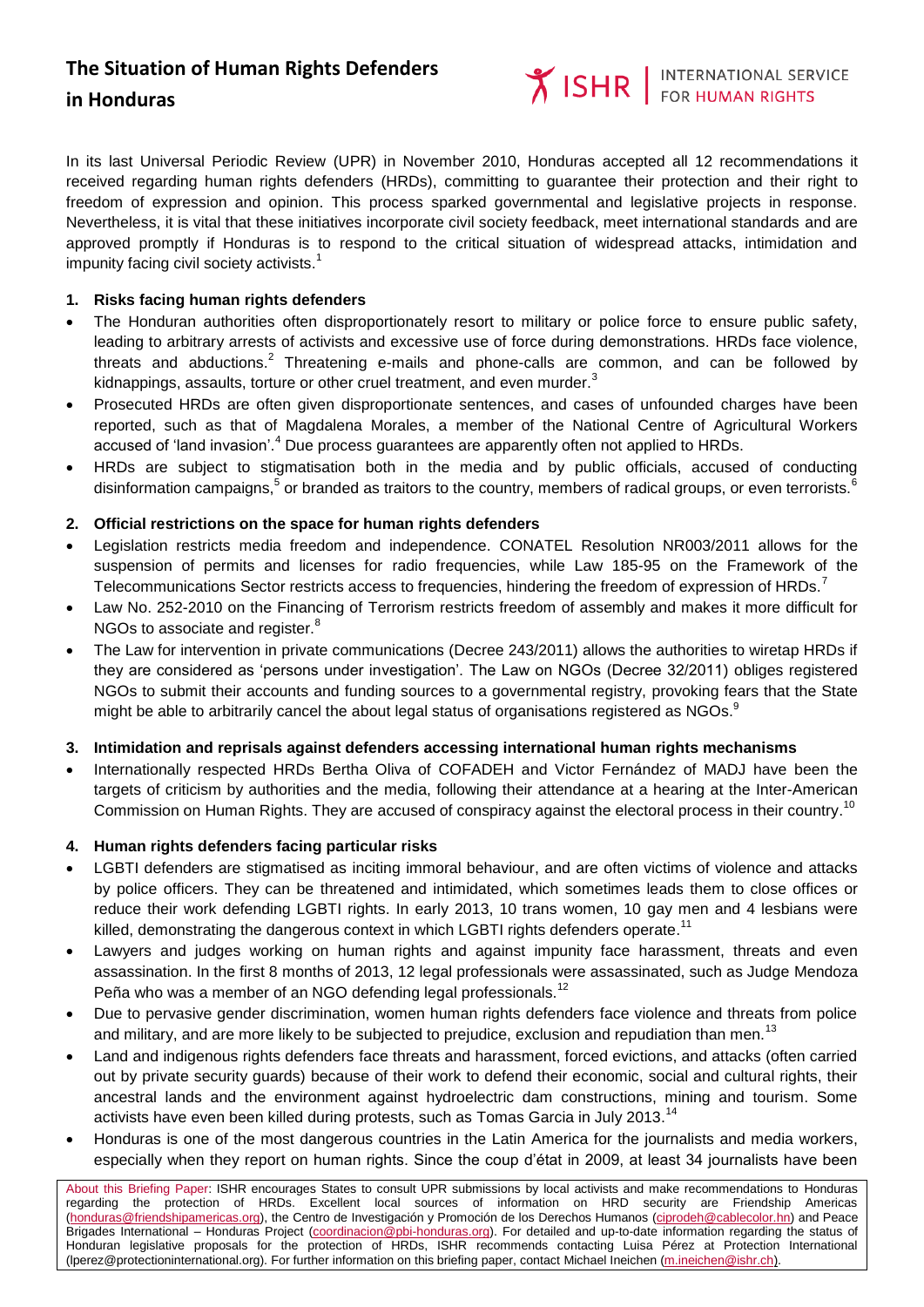killed. Community radio stations have been burnt, journalists receive threatening phone calls, and offices and equipment are subjected to raids and sabotage, leading to self-censorship of journalists.<sup>15</sup>

# **5. The lack of response of the State regarding the protection of human rights defenders**

- There is almost complete impunity for attacks against HRDs, and perpetrators are rarely brought to justice. More than 90% of murders of journalists remain in impunity. Neither the granting of precautionary measures by the Inter-American Commission for Human Rights nor UN experts' recommendations have resulted in the Honduran State implementing effective measures to protect HRDs and journalists.<sup>16</sup>
- During 2014, Congress debated a draft Law to protect human rights defenders, journalists and justice operators, with the support of the Executive. This law would create a protection mechanism for members of these populations who are at risk. Nevertheless, a broad coalition of civil society organisations identified both conceptual and practical deficiencies in the proposal.<sup>17</sup>
- In August 2014, Honduran civil society organisations and international experts presented to Congress a series of concrete recommendations - based on their realities and international experience – which must be included in the bill in order to ensure its utility.<sup>18</sup>
- Having taken the important step of consulting HRDs, the Honduran Congress must now carry out its third and final debate, in which it should incorporate these recommendations and approve the law, which the Executive must then implement in consultation with civil society.<sup>19</sup>
- The creation of the Ministry of Justice and Human Rights, the Ministry for Indigenous Peoples and Afro-Hondurans, and the Commission for Truth and Reconciliation represent positive steps towards a greater institutionalisation of human rights. However, there is little coordination between those institutions; they have weak mandates, plus a lack of funding and independence.<sup>20</sup>
- According to information provided to the UN Special Rapporteur on HRDs, the Office of the National Commissioner for Human Rights (CONADEH) is unable to exercise its mandate effectively and some HRDs expressed their distrust towards its leadership. This in spite of the State's commitment, made during its last UPR, to strengthen the CONADEH.<sup>21</sup>
- The lack of knowledge within, and training of, State security forces regarding the role and contribution of HRDs, hinders efforts to protect activists effectively.<sup>22</sup>

# **6. Recommendations to the Government of Honduras**

- Pass a Law to protect human rights defenders, journalists and justice operators, which incorporates civil society input (including the minimums outlined below).
- Implement the Law in consultation with civil society, whilst and ensuring the full consent of beneficiaries in the definition of their protective measures.
- Refrain from criminalising the legitimate activities of HRDs particularly in the case of LGBTI defenders and HRDs opposing large-scale development projects - and repeal all laws and policies that restrict their activities.
- Combat impunity by ensuring the prompt, thorough and impartial investigation of all violations against HRDs, the prosecution of perpetrators, and access to effective remedies for victims.
- Demonstrate political support through statements recognising the legitimate and important role of HRDs and by refraining from discriminating against LGBT and women HRDs in the media and political spheres.
- Implement campaigns to raise awareness about the important and legitimate work of HRDs, targeting public officials and law enforcement agencies, as well as wider society.
- Develop and a implement a National Action Plan on the implementation of the UN Guiding Principles on Business and Human Rights, including policies and measures to protect and support HRDs who work on issues of corporate accountability.
- Strengthen the role and independence of CONADEH, which should include a focal point on HRDs.
- Provide specific advance responses during the UPR on the steps taken to implement each of the recommendations made by the Special Rapporteur on HRDs in her 2012 report.

**The election of a new President in January 2014 and the renewal of legislative work around the protection of HRDs provide opportunities to strengthen the protection of human rights defenders, who have operated in particularly precarious circumstances since the 2009 coup d'état. It is critical that the Honduran State take strong steps, in both policy and in practise, to ensure that the voice of civil society is at the heart of the Honduran transition.**